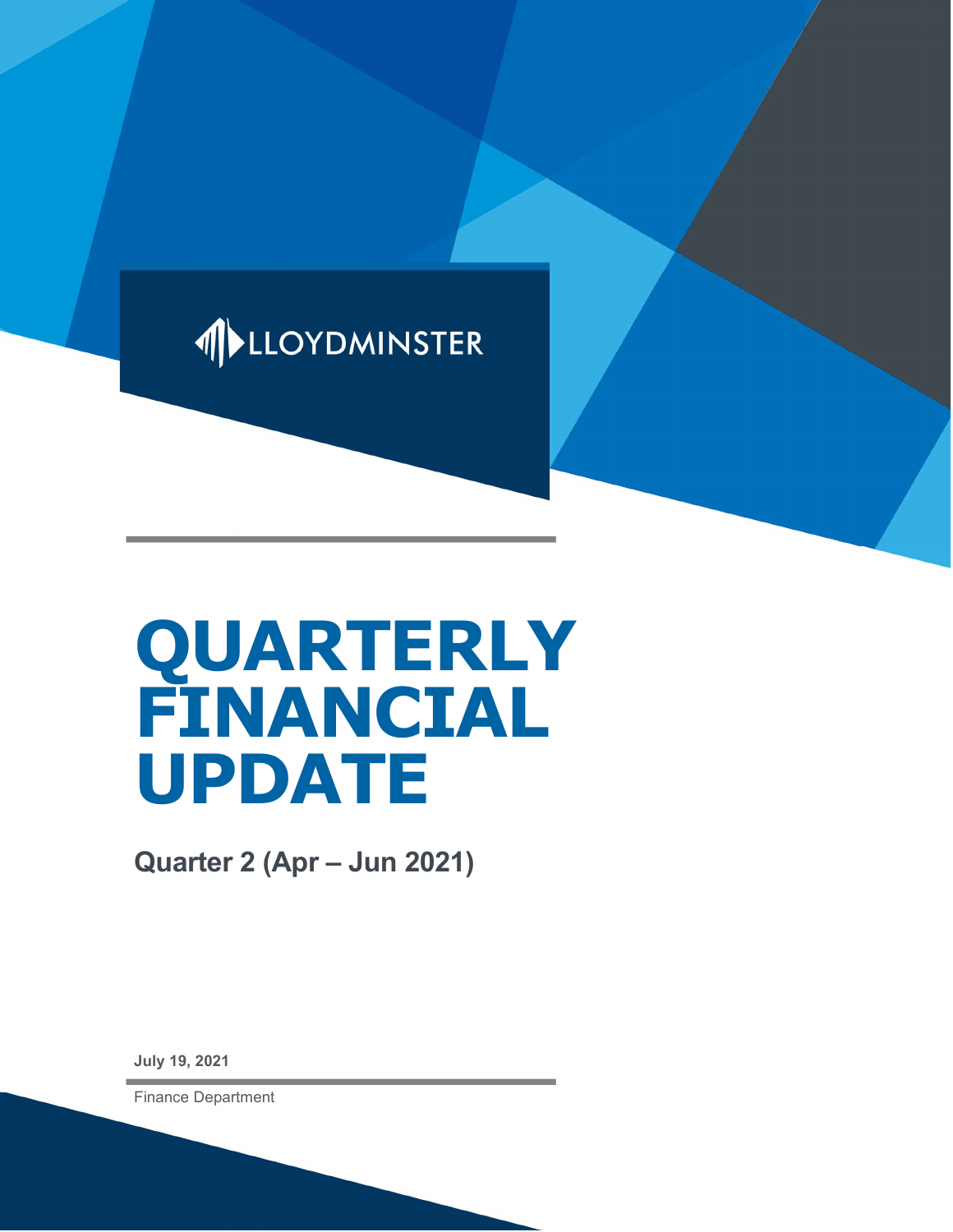

## STATEMENT OF FINANCIAL POSITION

As at June 30, 2021

|                                                 | Jun 30, 2021      |    | (unaudited)<br>Dec 31, 2020 |      | Jun 30, 2020    |
|-------------------------------------------------|-------------------|----|-----------------------------|------|-----------------|
| <b>Financial Assets</b>                         |                   |    |                             |      |                 |
| Cash                                            | \$<br>18,787,942  | \$ | 17,652,422                  | \$   | 29,445,435      |
| Investments                                     | 59,730,014        |    | 66,478,745                  |      | 47,585,510      |
| Land and Inventories for Resale                 | 18,878,224        |    | 17,632,437                  |      | 17,431,047      |
| Taxes Receivable and Grants in Lieu             | 40,328,427        |    | 2,975,254                   |      | 31,720,575      |
| <b>Trade and Other Receivables</b>              | 11,805,426        |    | 7,610,751                   |      | 3,759,791       |
| <b>Total Financial Assets</b>                   | \$<br>149,530,033 | \$ | 112,349,610                 | \$   | 129,942,358     |
| <b>Financial Liabilities</b>                    |                   |    |                             |      |                 |
| Accounts Payable and Accrued Liabilities        | \$<br>18,136,866  | \$ | 7,524,413                   | - \$ | 15,107,885      |
| <b>Deferred Revenue</b>                         | 19,153,628        |    | 11,742,374                  |      | 6,506,565       |
| <b>Deposit Liabilities</b>                      | 979,150           |    | 969,672                     |      | 1,015,111       |
| <b>Employee Benefit Obligations</b>             | 157,435           |    | 1,928,928                   |      | 123,123         |
| <b>Contaminated Sites</b>                       | 336,550           |    | 336,550                     |      | 304,824         |
| <b>Provision for Landfill Closure</b>           | 1,458,606         |    | 1,458,606                   |      | 1,194,050       |
| Long-Term Debt                                  | 30,911,802        |    | 32,074,682                  |      | 31,971,945      |
| <b>Total Financial Liabilities</b>              | \$<br>71,134,037  | \$ | 56,035,225                  | - \$ | 56,223,503      |
| <b>Net Financial Assets</b>                     | \$<br>78,395,996  | \$ | 56,314,385                  | \$   | 73,718,855      |
| <b>Non-Financial Assets</b>                     |                   |    |                             |      |                 |
| Inventory for Consumption                       | \$<br>992,830     | \$ | 960,106                     | \$   | 942,308         |
| <b>Prepaid Expenses</b>                         | 430,113           |    | 294,269                     |      | 329,874         |
| <b>Tangible Capital Assets</b>                  | 790,374,205       |    | 790,719,596                 |      | 776,223,520     |
| <b>Accumulated Depreciation</b>                 | (323, 664, 525)   |    | (313, 624, 545)             |      | (306, 337, 916) |
| Work in Progress                                | 14,751,549        |    | 6,733,756                   |      | 8,104,745       |
| <b>Total Non-Financial Assets</b>               | 482,884,172       | \$ | 485,083,182                 | \$   | 479,262,531     |
| <b>Accumulated Surplus</b>                      | 561,280,168       |    | \$ 541,397,567              |      | \$ 552,981,386  |
|                                                 |                   |    |                             |      |                 |
| <b>Accumulated Surplus &amp; Reserves</b>       |                   |    |                             |      |                 |
| <b>Accumulated Surplus</b>                      | \$<br>493,416,436 | \$ | 484,439,309                 | \$   | 487,264,775     |
| <b>Restricted Reserves</b>                      | 12,451,205        |    | 12,451,205                  |      | 13,231,842      |
| <b>Unrestricted Reserves</b>                    | 55,412,527        |    | 44,507,054                  |      | 52,484,769      |
| <b>Total Accumulated Surplus &amp; Reserves</b> | \$561,280,168     | S. | 541,397,567                 | \$   | 552,981,386     |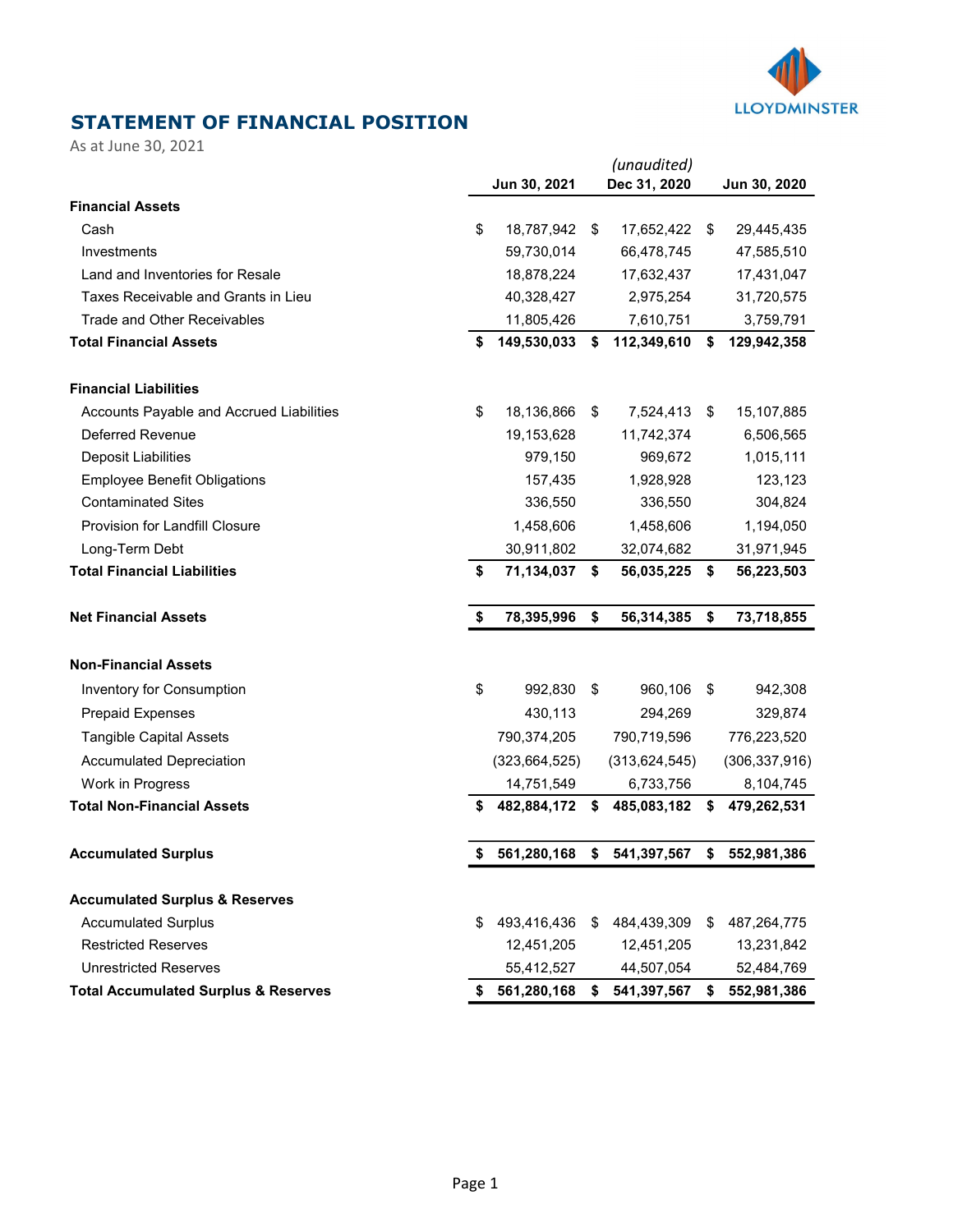

#### OPERATING BUDGET VS. ACTUAL

For the six-month period ending June 30, 2021

|                                           |    |              |      | <b>Current Year</b> |                              |                   |     | <b>Prior Year</b> |
|-------------------------------------------|----|--------------|------|---------------------|------------------------------|-------------------|-----|-------------------|
|                                           |    | 2021 Actuals |      | 2021 Budget         | Variance \$                  | Variance %        |     | 2020 Actuals      |
|                                           |    | (6 months)   |      | $(12$ months)       | (Budget<br><b>Remaining)</b> | (Budget<br>Spent) |     | (6 months)        |
| <b>Revenues</b>                           |    |              |      |                     |                              |                   |     |                   |
| <b>Municipal Taxes</b>                    | \$ | 36,736,958   | \$   | 36,702,569          | \$<br>(34, 389)              | 100%              | \$. | 35,998,403        |
| Local Improvements                        |    | 34,272       |      | 34,272              |                              | 100%              |     |                   |
| <b>Education Taxes</b>                    |    | 12,812,629   |      |                     | (12, 812, 629)               |                   |     |                   |
| <b>Seamless Taxes</b>                     |    | 2,403,520    |      |                     | (2,403,520)                  |                   |     |                   |
| User Fees & Sale of Goods                 |    | 14,213,538   |      | 32,247,088          | 18,033,550                   | 44%               |     | 13,725,323        |
| <b>Government Transfers for Operating</b> |    | 888,722      |      | 4,049,735           | 3,161,013                    | 22%               |     | 2,952,992         |
| Investment income                         |    | 611,628      |      | 1,350,000           | 738,372                      | 45%               |     | 735,725           |
| Penalties and Cost of Taxes               |    | 508,194      |      | 1,470,400           | 962,206                      | 35%               |     | 526,672           |
| <b>Licenses and Permits</b>               |    | 746,450      |      | 827,430             | 80,980                       | 90%               |     | 627,956           |
| Franchise and Concession Fees             |    | 2,511,305    |      | 6,130,752           | 3,619,447                    | 41%               |     | 2,674,290         |
| Gain (Loss) on Disposal                   |    | 142,017      |      |                     | (142, 017)                   |                   |     |                   |
| Other Income                              |    | 30,058       |      |                     | (30,058)                     |                   |     | 14,549            |
| <b>Transfers from Reserves</b>            |    | 32,000       |      | 316,520             | 284,520                      | 10%               |     |                   |
| <b>Total Revenues</b>                     | \$ | 71,671,291   | \$   | 83,128,766          | \$<br>11,457,475             | 86%               | S.  | 57,255,910        |
| <b>Expenditures</b>                       |    |              |      |                     |                              |                   |     |                   |
| <b>Education Requisition</b>              | \$ | 15,283,137   | \$   |                     | \$<br>(15, 283, 137)         |                   | \$  |                   |
| Salaries, Wages & Benefits                |    | 14,203,063   |      | 35,113,341          | 20,910,278                   | 40%               |     | 13,266,513        |
| <b>Contracted Services</b>                |    | 7,700,395    |      | 19,730,081          | 12,029,686                   | 39%               |     | 8,205,443         |
| Goods and Materials                       |    | 1,222,853    |      | 3,437,396           | 2,214,543                    | 36%               |     | 1,415,618         |
| Cost of Sales                             |    | 105,640      |      | 808,956             | 703,316                      | 13%               |     | 23,728            |
| Transfers to Local Boards or Agencies     |    | 919,692      |      | 1,836,283           | 916,591                      | 50%               |     | 910,119           |
| Interest on Long-Term Debt                |    | 437,362      |      | 1,112,544           | 675,182                      | 39%               |     | 457,244           |
| <b>Principal Debt Payments</b>            |    | 1,162,880    |      | 2,709,769           | 1,546,889                    | 43%               |     | 1,131,861         |
| <b>Bank Charges</b>                       |    | 81,133       |      | 136,768             | 55,635                       | 59%               |     | 27,805            |
| Utilities                                 |    | 2,591,256    |      | 5,996,340           | 3,405,084                    | 43%               |     | 2,434,547         |
| Provision for Landfill Closure            |    |              |      | 150,000             | 150,000                      | 0%                |     |                   |
| <b>Transfers to Reserves</b>              |    | 10,937,473   |      | 11,933,489          | 996,016                      | 92%               |     | 15,189,701        |
| <b>Bad Debt</b>                           |    | (3,015)      |      | 30,000              | 33,015                       | $-10%$            |     | (2,020)           |
| <b>Total Expenditures</b>                 | S  | 54,641,869   | \$   | 82,994,967          | \$<br>28,353,098             | 66%               | \$  | 43,060,559        |
| <b>Surplus/(Deficit)</b>                  |    | 17,029,422   | - \$ | 133,799             | \$<br>(16, 895, 623)         |                   |     | 14,195,351        |
| Other                                     |    |              |      |                     |                              |                   |     |                   |
| Government Transfers for Capital          | \$ | 1,173,777    | \$   |                     | \$<br>(1, 173, 777)          |                   | \$  |                   |
| Surplus/(Deficit)                         | \$ | 18,203,199   | \$   | 133,799             | \$<br>(18,069,400)           |                   | \$  | 14,195,351        |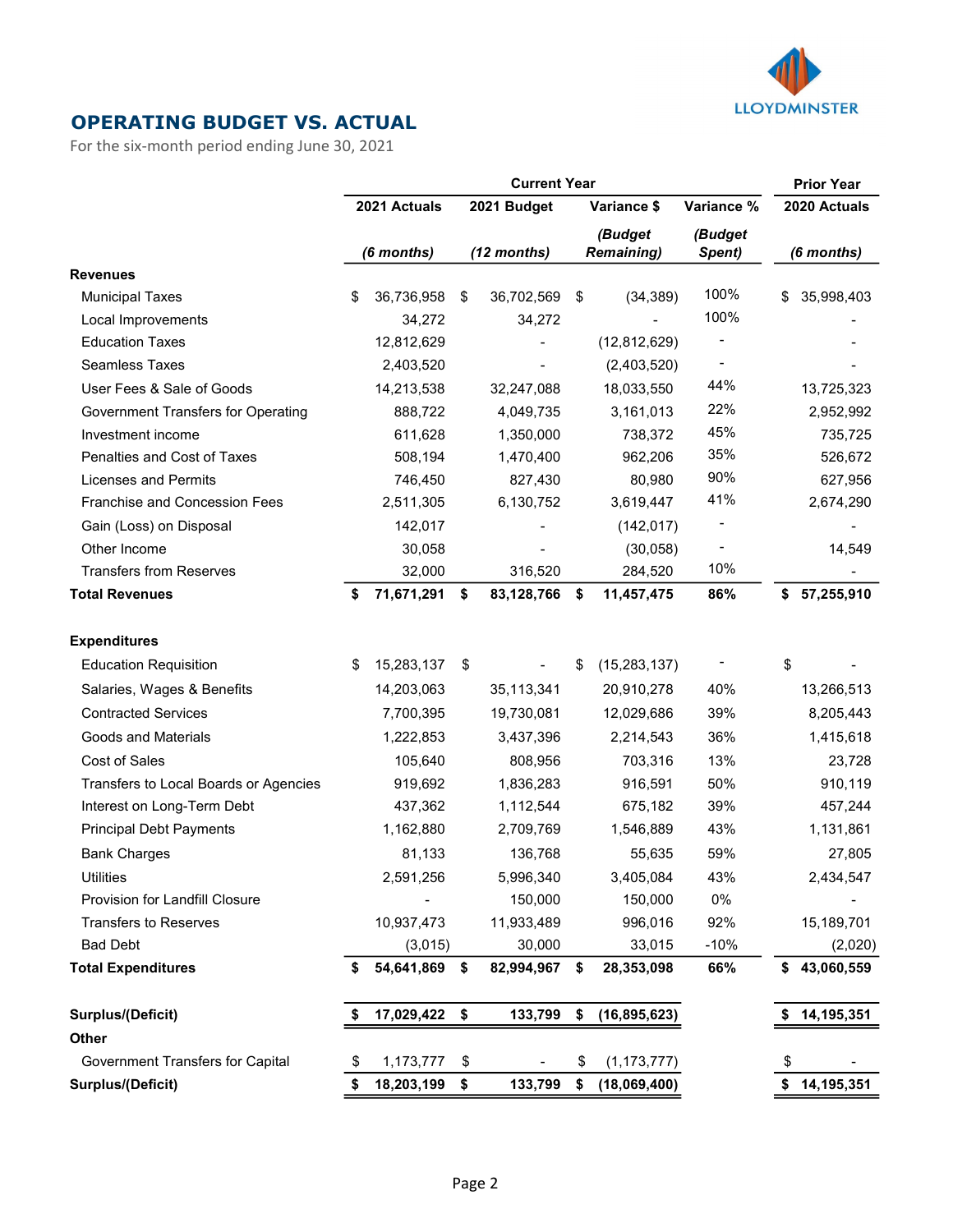

### OPERATING BUDGET VS. ACTUAL BY DEPARTMENT

For the six-month period ending June 30, 2021

|                                  | <b>Current Year</b> |              |    |             |    | <b>Prior Year</b>            |                   |                  |
|----------------------------------|---------------------|--------------|----|-------------|----|------------------------------|-------------------|------------------|
|                                  |                     | 2021 Actuals |    | 2021 Budget |    | Variance \$                  | Variance %        | 2020 Actuals     |
|                                  |                     | (6 months)   |    | (12 months) |    | (Budget<br><b>Remaining)</b> | (Budget<br>Spent) | (6 months)       |
| <b>Revenues</b>                  |                     |              |    |             |    |                              |                   |                  |
| <b>General Government</b>        | \$                  | 56,326,663   | \$ | 47,989,299  | \$ | (8,337,364)                  | 117%              | 42,964,259<br>\$ |
| <b>Protective Services</b>       |                     | 425,377      |    | 2,049,540   |    | 1,624,163                    | 21%               | 484,265          |
| <b>Transportation Services</b>   |                     | 342,645      |    | 823,520     |    | 480,875                      | 42%               | 324,271          |
| <b>Environmental Services</b>    |                     | 11,595,260   |    | 24,356,394  |    | 12,761,134                   | 48%               | 11,264,383       |
| Social Services                  |                     | 293,057      |    | 694,011     |    | 400,954                      | 42%               | 282,472          |
| Planning and Development         |                     | 738,254      |    | 2,137,167   |    | 1,398,913                    | 35%               | 206,501          |
| <b>Recreation and Culture</b>    |                     | 1,950,035    |    | 5,078,835   |    | 3,128,800                    | 38%               | 1,729,759        |
| <b>Total Revenues</b>            | \$                  | 71,671,291   | \$ | 83,128,766  | \$ | 11,457,475                   | 86%               | \$57,255,910     |
| <b>Expenditures</b>              |                     |              |    |             |    |                              |                   |                  |
| <b>General Government</b>        | \$                  | 24,142,409   | \$ | 15,833,620  | \$ | (8,308,789)                  | 152%              | 16,204,637<br>\$ |
| <b>Protective Services</b>       |                     | 8,040,404    |    | 16,523,241  |    | 8,482,837                    | 49%               | 6,986,671        |
| <b>Transportation Services</b>   |                     | 4,049,196    |    | 11,968,178  |    | 7,918,982                    | 34%               | 5,463,820        |
| <b>Environmental Services</b>    |                     | 9,043,728    |    | 15,967,313  |    | 6,923,585                    | 57%               | 6,431,613        |
| <b>Social Services</b>           |                     | 470,818      |    | 1,060,759   |    | 589,941                      | 44%               | 578,964          |
| Planning and Development         |                     | 2,247,315    |    | 4,953,145   |    | 2,705,830                    | 45%               | 1,428,632        |
| <b>Recreation and Culture</b>    |                     | 6,647,999    |    | 16,688,711  |    | 10,040,712                   | 40%               | 5,966,222        |
| <b>Total Expenditures</b>        | \$                  | 54,641,869   | \$ | 82,994,967  | S  | 28,353,098                   | 66%               | 43,060,559<br>\$ |
| <b>Surplus/(Deficit)</b>         | S                   | 17,029,422   | \$ | 133,799     | \$ | (16, 895, 623)               |                   | 14,195,351       |
| <b>Other</b>                     |                     |              |    |             |    |                              |                   |                  |
| Government Transfers for Capital | \$                  | 1,173,777    | \$ |             | \$ | (1, 173, 777)                |                   | \$               |
| <b>Surplus/(Deficit)</b>         | \$                  | 18,203,199   | \$ | 133,799     | \$ | (18,069,400)                 |                   | 14,195,351<br>\$ |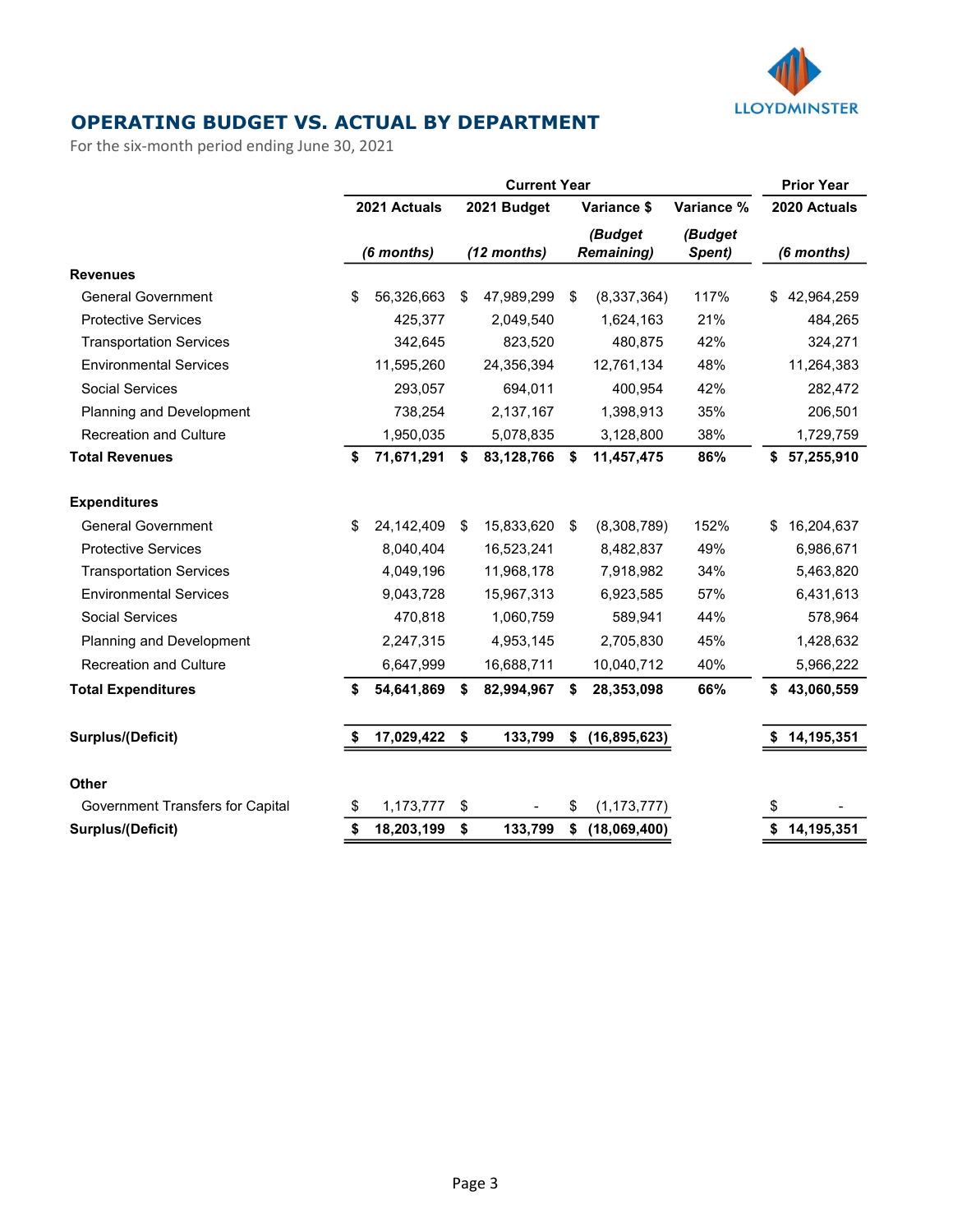

### RESERVES FORECAST

As at June 30, 2021

|                                            | (unaudited)      |                  | <b>Forecast</b>  |
|--------------------------------------------|------------------|------------------|------------------|
|                                            | Dec 31, 2020     | Jun 30, 2021     | Dec 31, 2021     |
| <b>Restricted Reserves</b>                 |                  |                  |                  |
| <b>Business Improvement District (BID)</b> | \$<br>158,969    | \$<br>158,969    | \$<br>113,969    |
| Grants                                     | 1,313,301        | 1,313,301        | 1,528,812        |
| <b>Offsites</b>                            | 8,744,368        | 8,744,368        | 8,744,368        |
| <b>Public Municipal</b>                    | 169,186          | 169,186          | 169,186          |
| <b>Subdivision Prepaid Improvements</b>    | 2,065,381        | 2,065,381        | 2,065,381        |
|                                            | \$<br>12,451,205 | \$<br>12,451,205 | \$<br>12,621,716 |
| <b>Unrestricted Reserves</b>               |                  |                  |                  |
| <b>General Government</b>                  | \$<br>15,359,764 | \$<br>18,405,251 | \$<br>11,627,586 |
| <b>Protective Services</b>                 | 2,561,825        | 3,096,415        | 2,291,415        |
| <b>Transportation Services</b>             | 9,673,546        | 17,811,995       | 9,201,657        |
| <b>Environmental Services</b>              | 11,588,968       | 9,574,529        | 4,851,137        |
| Social Services                            | 360,000          | 386,895          | 386,895          |
| Planning and Economic Development          | 1,440,760        | 2,228,015        | 718,015          |
| <b>Recreation and Culture</b>              | 3,522,191        | 3,909,427        | 3,391,115        |
|                                            | \$<br>44,507,054 | \$<br>55,412,527 | \$<br>32,467,820 |
| <b>Total Reserves</b>                      | \$<br>56,958,259 | \$<br>67,863,732 | \$<br>45,089,536 |

#### RESERVE FUNDING VERIFICATION

In reference to the Reserves Policy, the finance department has verified that the reserves are funded by demonstrating that cash and investments are greater than the total reserve balance.

|                              | Jun 30, 2021 |            |  |  |  |
|------------------------------|--------------|------------|--|--|--|
| Cash                         |              | 18,787,942 |  |  |  |
| Investments                  |              | 59,730,014 |  |  |  |
| <b>Total Liquid Assets</b>   | \$           | 78,517,956 |  |  |  |
|                              |              |            |  |  |  |
| <b>Restricted Reserves</b>   |              | 12,451,205 |  |  |  |
| <b>Unrestricted Reserves</b> |              | 55,412,527 |  |  |  |
| <b>Total Reserves</b>        | \$           | 67,863,732 |  |  |  |

As at June 30, 2021, the balance of total liquid assets (cash and investments) \$78,517,956 is greater than the balance of total reserves (restricted and unrestricted) \$67,863,732, which demonstrates that the reserves are adequately funded.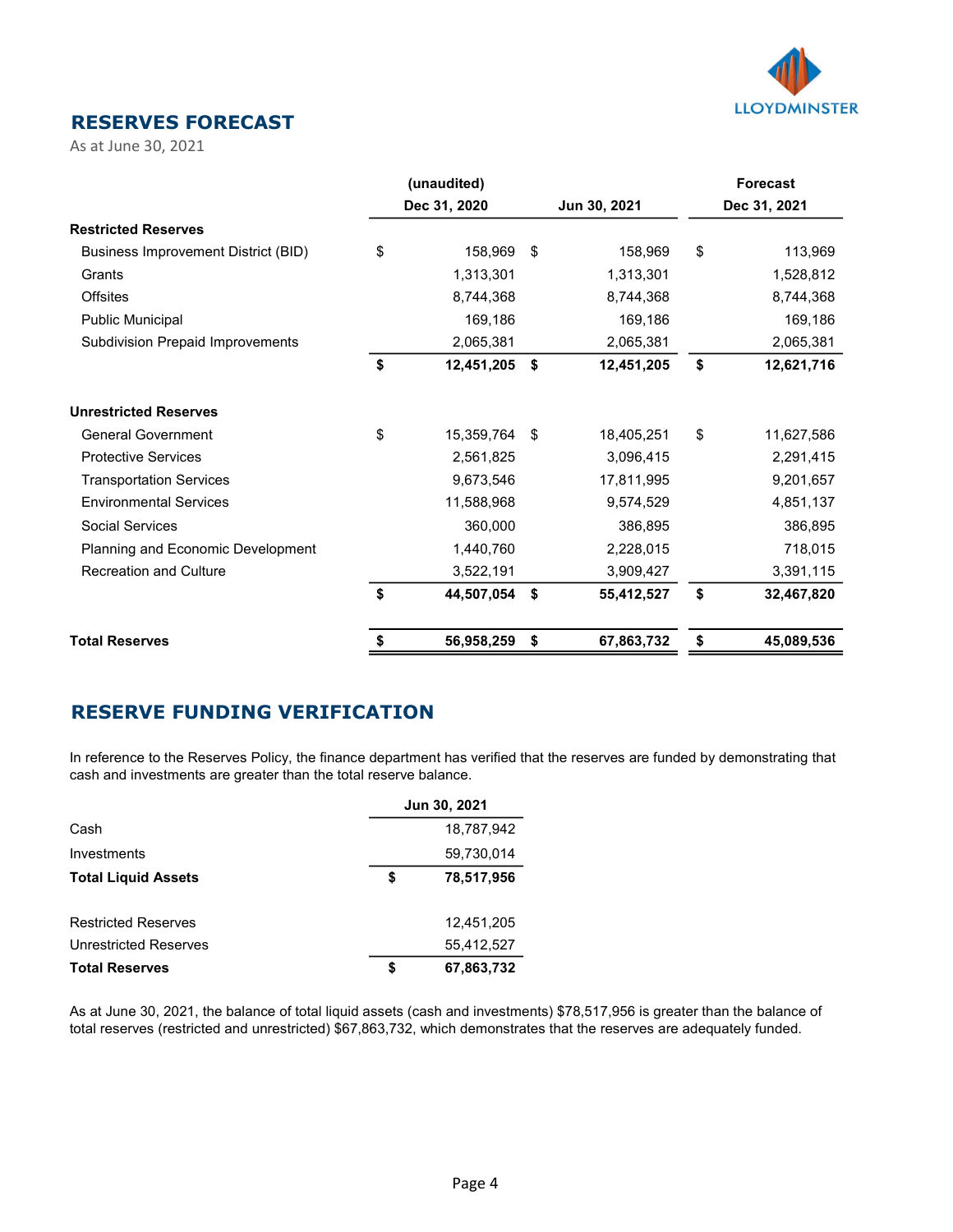

## CAPITAL BUDGET VS. ACTUAL

For the six-month period ending June 30, 2021

|                       | 2021 Budget    |    |                          |      |               |      |                              |                |  |  |  |
|-----------------------|----------------|----|--------------------------|------|---------------|------|------------------------------|----------------|--|--|--|
|                       | <b>Project</b> |    | <b>Actuals</b>           |      | <b>Budget</b> |      | Variance \$                  | Variance %     |  |  |  |
|                       | Count          |    | (6 months)               |      | (12 months)   |      | (Budget<br><b>Remaining)</b> | (Budget Spent) |  |  |  |
| <b>Projects</b>       |                |    |                          |      |               |      |                              |                |  |  |  |
| Complete              | 16             | \$ | 400.134                  | - \$ | 597,095       | -\$  | 196.961                      | 67%            |  |  |  |
| In Progress           | 109            |    | 8,927,075                |      | 75,509,149    |      | 66,582,073                   | 12%            |  |  |  |
| Not Started           | 38             |    | $\overline{\phantom{a}}$ |      | 8,161,372     |      | 8,161,372                    | 0%             |  |  |  |
| <b>Total Projects</b> | 163            | \$ | 9,327,209                | \$   | 84,267,616    | - \$ | 74,940,407                   | 11%            |  |  |  |

For a detailed list of the 2021 capital budget vs. actual, please refer to Appendix 1.

|                       | 2020 Budget             |    |                                                |     |               |            |                              |                |  |  |  |  |
|-----------------------|-------------------------|----|------------------------------------------------|-----|---------------|------------|------------------------------|----------------|--|--|--|--|
|                       | <b>Project</b><br>Count |    | Variance \$<br><b>Budget</b><br><b>Actuals</b> |     |               | Variance % |                              |                |  |  |  |  |
|                       |                         |    | (6 months)                                     |     | $(12$ months) |            | (Budget<br><b>Remaining)</b> | (Budget Spent) |  |  |  |  |
| <b>Projects</b>       |                         |    |                                                |     |               |            |                              |                |  |  |  |  |
| Complete              | 22                      | \$ | 842.869                                        | -\$ | 1,705,295     | - \$       | 862.426                      | 49%            |  |  |  |  |
| In Progress           | 117                     |    | 2,690,165                                      |     | 44,234,579    |            | 41,544,413                   | 6%             |  |  |  |  |
| Not Started           | 39                      |    | $\blacksquare$                                 |     | 4,870,811     |            | 4,870,811                    | 0%             |  |  |  |  |
| <b>Total Projects</b> | 178                     | \$ | 3,533,034                                      | \$  | 50,810,685    | - \$       | 47,277,650                   | 7%             |  |  |  |  |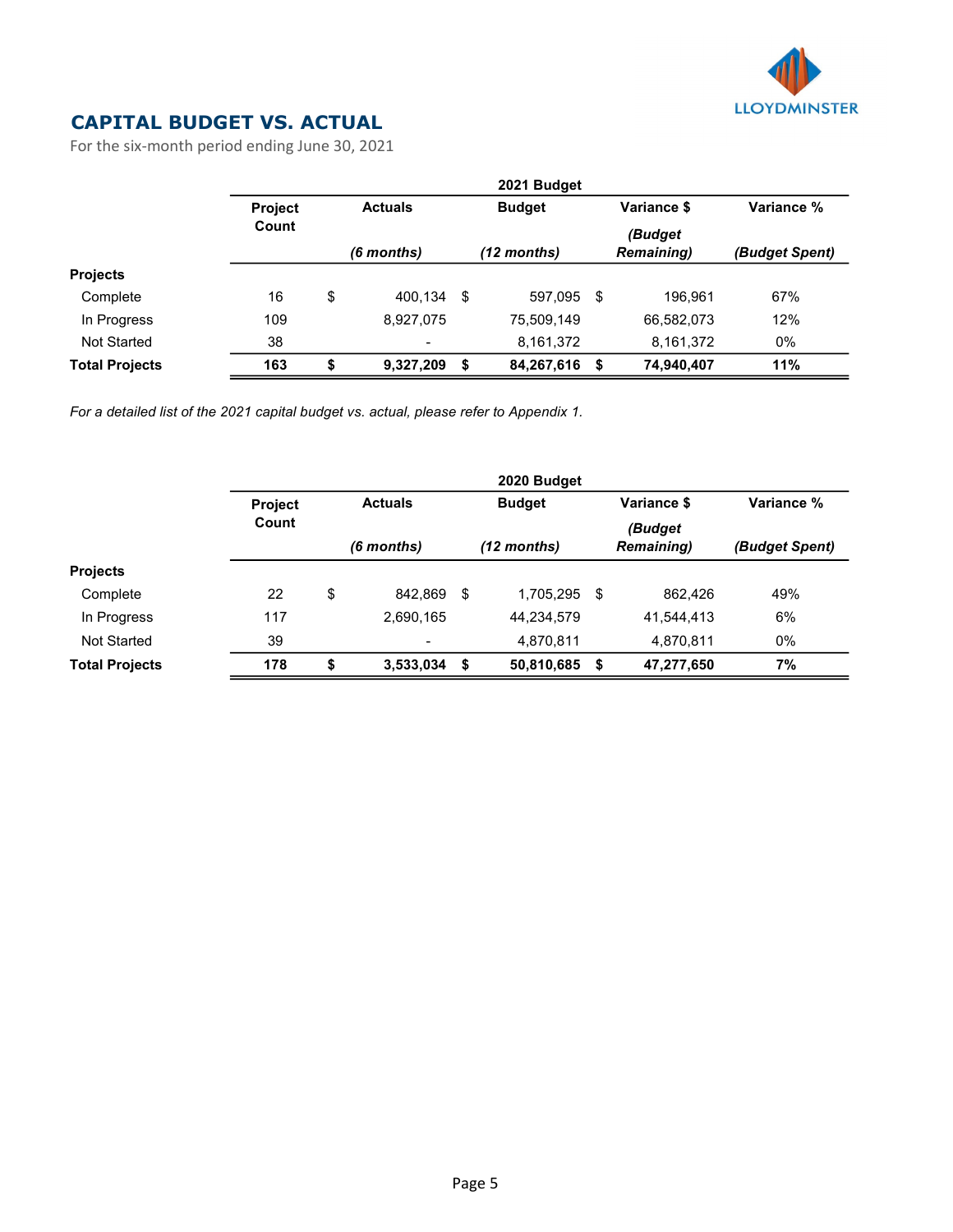

## APPENDIX 1 - CAPITAL BUDGET VS. ACTUAL DETAILED LIST

For the six-month period ending June 30, 2021

|                                                                                      | <b>Actuals</b>           | <b>Budget</b> | Variance \$           | Variance %        |                          |
|--------------------------------------------------------------------------------------|--------------------------|---------------|-----------------------|-------------------|--------------------------|
|                                                                                      | (6 months)               | $(12$ months) | (Budget<br>Remaining) | (Budget<br>Spent) | Project<br><b>Status</b> |
| <b>Capital Projects &amp; One-Time Expenditures</b>                                  |                          |               |                       |                   |                          |
| 1813212 - IT - Application Software (Recreation Software)                            | 3,950                    | 32,000        | 28,050                | 12%               | In Progress              |
| 1813602 - Engineering - Wastewater Treatment Plant                                   | 2,279,406                | 36,306,202    | 34,026,796            | 6%                | In Progress              |
| 1813618 - Engineering - Drainage Channel Improvements (East, Lake K)                 |                          | 66,328        | 66,328                | 0%                | In Progress              |
| 1813622 - Engineering - Parkview Storm Water Management Pond                         |                          | 39,336        | 39,336                | 100%              | In Progress              |
| 1841107 - Water Treatment Plant - Chemical Feeder System (Carbon)                    | 673                      | 642,961       | 642,288               | 0%                | In Progress              |
| 1841108 - Water Treatment Plant - Chemical Feeder System (Lime)                      | 673                      | 699,921       | 699,248               | 0%                | In Progress              |
| 1842106 - Wastewater Treatment Plant - SCADA Historian Set-Up                        |                          | 12,649        | 12,649                | 0%                | In Progress              |
| 1843004 - Landfill - Residential Limit Program                                       |                          | 10,000        | 10,000                | 0%                | In Progress              |
| 1854001 - Cemetery - Cemetery Study                                                  | 2,858                    | 5,150         | 2,293                 | 55%               | Complete                 |
| 1913610 - Engineering - Drainage Improvement (75 Avenue / 29-44 Street)              |                          | 285,948       | 285,948               | 0%                | In Progress              |
| 1913621 - Engineering - 2019 Water & Sewer Replacement Program                       |                          | 10,000        | 10,000                | 0%                | Complete                 |
| 1913640 - Sidewalk & Road Condition Survey: 2-3 & 3-3                                | 7,393                    | 72,309        | 64,916                | 10%               | In Progress              |
| 1941111 - River Intake - Site Access Road Improvement                                |                          | 85,000        | 85,000                | 0%                | Not Started              |
| 1961208 - Land Division - Contaminated Lot Cleanup (Old City Shop)                   | $\overline{\phantom{a}}$ | 300,000       | 300,000               | 0%                | Not Started              |
| 1963004 - Economic Development - Entrance Signs & Placemaking                        | 20,600                   | 49,500        | 28,900                | 42%               | In Progress              |
| 1971209 - Study/Plan - Ball Diamond Complex Site Plan                                |                          | 100,000       | 100,000               | $0\%$             | Not Started              |
| 1973112 - LGCC - Practice Green Reconstruction                                       |                          | 40,000        | 40,000                | 0%                | Not Started              |
| 2013201 - GIS Software & Implementation                                              |                          | 50,000        | 50,000                | 0%                | Not Started              |
| 2013601 - 2020 Sanitary Main Replacement Program - Phase II - Construction           |                          | 20,000        | 20,000                | 0%                | Complete                 |
| 2013602 - River Intake Dam - Construction                                            | 14,543                   | 100,000       | 85,457                | 15%               | In Progress              |
| 2013604 - Central Business District Replacement Program - Planning and Design Servi  |                          | 300,000       | 300,000               | 0%                | In Progress              |
| 2013606 - Northwest Drainage Channel - Phase II - Construction                       | $\overline{\phantom{a}}$ | 104,442       | 104,442               | 0%                | In Progress              |
| 2013607 - East Drainage Channel Improvements (Lake J Control Structure) - Phase II - | 651,335                  | 1,578,284     | 926,949               | 41%               | In Progress              |
| 2013608 - 2020 Street Improvement Program - Construction                             | 15,553                   | $15,553 -$    | 0                     | 100%              | Complete                 |
| 2013610 - 50 Avenue (Highway 17) – Timing and Coordination Improvements - Construe   | 34,839                   | 129,314       | 94,475                | 27%               | In Progress              |
| 2013611 - 2020 Traffic Signal Hardware Improvement Program – Construction            | 31,041                   | 154,753       | 123,712               | 20%               | In Progress              |
| 2013613 - Lloydminster Helipad Crossing Improvements - Construction                  |                          | 20,000        | 20,000                | 0%                | In Progress              |
| 2013615 - Trails and Sidewalk Master Plan                                            |                          | 50,259        | 50,259                | 100%              | Complete                 |
| 2013621 - 2020 Water and Sewer Replacement Program – Construction                    |                          | 10,000        | 10,000                | 0%                | Complete                 |
| 2021001 - RCMP - ALERT Retrofit                                                      | 411,181                  | 570,000       | 158,819               | 72%               | In Progress              |
| 2023002 - Fire - Fire Station #1 Construction                                        | 390,883                  | 8,410,666     | 8,019,783             | 5%                | In Progress              |
| 2031201 - Fleet - GPS for Units                                                      | 7,605                    | 47,773        | 40,168                | 16%               | In Progress              |
| 2032003 - Concrete Intersection Construction (44 Street and 62 Avenue)               | 83,319                   | 3,495,872     | 3,412,553             | 2%                | In Progress              |
| 2032004 - Road Rehabilitation (44 Street between 62 Avenue and 75 Avenue)            | 104,038                  | 3,480,802     | 3,376,764             | 3%                | In Progress              |
| 2032005 - Roadway Services - Streetlight Acquisition                                 |                          | 21,000        | 21,000                | 0%                | Not Started              |
| 2032050 - Roads - 1/2 TON TRUCK                                                      | 44,211                   | $39,000 -$    | 5,211                 | 113%              | In Progress              |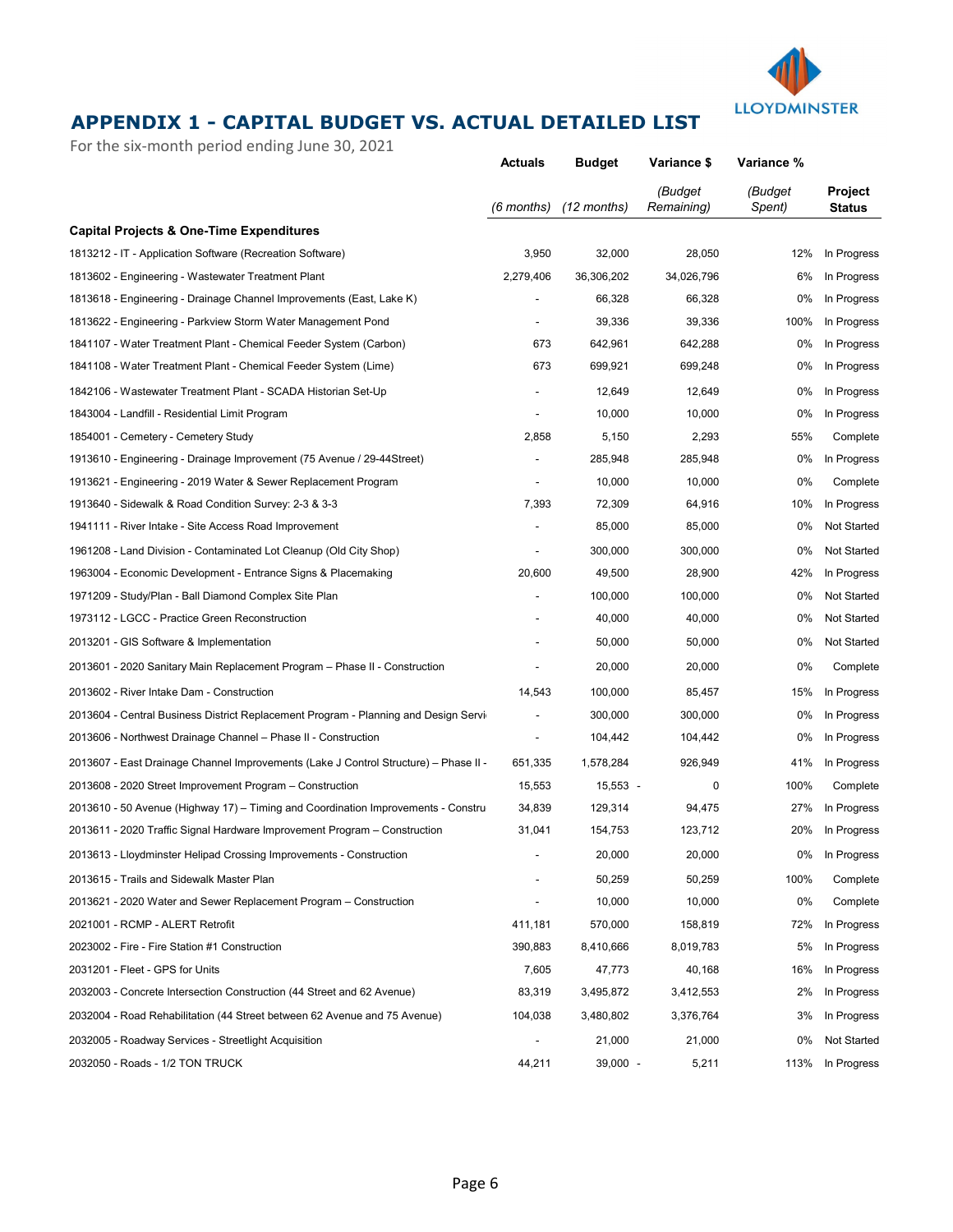

|                                                                                    | <b>Actuals</b>           | <b>Budget</b>   | Variance \$           | Variance %        |                          |
|------------------------------------------------------------------------------------|--------------------------|-----------------|-----------------------|-------------------|--------------------------|
|                                                                                    | (6 months)               | (12)<br>months) | (Budget<br>Remaining) | (Budget<br>Spent) | <b>Project</b><br>Status |
| <b>Capital Projects &amp; One-Time Expenditures</b>                                |                          |                 |                       |                   |                          |
| 2032055 - Roads - TANDEM TRUCK                                                     | 250,546                  | 310,000         | 59,454                | 81%               | Complete                 |
| 2035001 - Stormwater - Neale Edmunds Downstream User Impact Study                  | 4,893                    | 18,990          | 14,097                | 26%               | In Progress              |
| 2035002 - Stormwater - Neale Edmunds Hydraulic Assessment                          | 4,138                    | 6,465           | 2,327                 | 64%               | Complete                 |
| 2041002 - Water Services - Water Meter Replacement Program                         | 119.124                  | 143,052         | 23.928                | 83%               | In Progress              |
| 2041051 - Water Services - 3/4 TON TRUCK                                           | 48,391                   | 39,000 -        | 9,391                 | 124%              | Complete                 |
| 2041107 - Water Treatment Plant - Front End Engineering Design of SCADA Syster     | 93,824                   | 265,000         | 171,176               | 35%               | In Progress              |
| 2041108 - Water Treatment Plant - SCADA Replacement                                | $\overline{\phantom{a}}$ | 85,000          | 85,000                | 0%                | In Progress              |
| 2041109 - River Intake - Flow Meter Replacement                                    | $\overline{\phantom{a}}$ | 25,000          | 25,000                | 0%                | In Progress              |
| 2043004 - Landfill - Historic Landfill Closure Study                               | 17,379                   | 25,476          | 8,097                 | 68%               | In Progress              |
| 2061203 - Land Division - Landscaping Final Inspection                             | 3,885                    | 10,000          | 6,115                 | 39%               | In Progress              |
| 2061312 - BM - Legacy Centre - HVAC Replacement                                    | 194,299                  | 282,559         | 88,260                | 69%               | In Progress              |
| 2061313 - BM - Bud Miller Park Centre - Internal Upgrades Design                   | $\overline{\phantom{a}}$ | 30,000          | 30,000                | 0%                | <b>Not Started</b>       |
| 2071004 - BMASP - Spray Park Repairs                                               |                          | 26,703          | 26,703                | 0%                | In Progress              |
| 2071102 - LBP - Sanitary Sewer Replacement                                         |                          | 10,000          | 10,000                | 0%                | Complete                 |
| 2071207 - Parks - Beautification                                                   | 6,854                    | 10,312          | 3,458                 | 66%               | Complete                 |
| 2071251 - Parks - FRONT MOUNT RIDING MOWER                                         | 26,350                   | 34,000          | 7,650                 | 78%               | In Progress              |
| 2073008 - BAC - 1/2 Ton Truck                                                      | 44,211                   | 45,000          | 789                   | 98%               | In Progress              |
| 2073111 - LGCC - Electrical Controls Replacement                                   | 4,146                    | 56,151          | 52,005                | 7%                | In Progress              |
| 2073118 - LGCC - Pond Bank Restoration                                             | 6,277                    | 22,086          | 15,809                | 28%               | Complete                 |
| 2073121 - LGCC - Restaurant Equipment Replacement                                  |                          | 13,650          | 13,650                | 0%                | <b>Not Started</b>       |
| 2073124 - LGCC - Tee Box Restoration                                               |                          | 40,000          | 40,000                | 0%                | <b>Not Started</b>       |
| 2073205 - ODP - Exterior Renovations - Store Front - Roll Top, Painting, Close Off |                          | 10,000          | 10,000                | 100%              | In Progress              |
| 2073206 - ODP - Replace Equipment Shed 10x10                                       | 4,678                    | 7,500           | 2,822                 | 62%               | In Progress              |
| 2073303 - SSC - Roof Replacement                                                   | 10,219                   | 108,000         | 97,781                | 9%                | In Progress              |
| 2073305 - SSC - Heat Exchanger Upgrade                                             | 13,070                   | 13,070          |                       | 100%              | Complete                 |
| 2074008 - Recreation & Culture - Building Designs                                  |                          | 600,000         | 600,000               | 0%                | <b>Not Started</b>       |
| 2076000 - Recreation & Culture - Future Capital                                    | 990,749                  | 1,616,012       | 625,263               | 61%               | In Progress              |
| 2076107 - LCSC - Building Relocation                                               | 490,269                  | 1,500,000       | 1,009,731             | 33%               | In Progress              |
| 2113201 - IT - Application Software (Recreation software TV displays)              |                          | 15,000          | 15,000                | 0%                | Not Started              |
| 2113208 - Pictometry & Airphoto Update                                             | $\overline{\phantom{a}}$ | 35,000          | 35,000                | 0%                | In Progress              |
| 2113212 - IT - Council Chambers Audio/Video and Meeting Webcasting Upgrade         | 21,370                   | 140,000         | 118,630               | 15%               | In Progress              |
| 2113224 - IT - Network Hardware                                                    | 855                      | 57,000          | 56,145                | 2%                | In Progress              |
| 2113225 - IT - Desktop Hardware                                                    | 61,985                   | 74,000          | 12,015                | 84%               | In Progress              |
| 2113226 - IT - Multi-Function Printers                                             | 61,973                   | 76,500          | 14,527                | 81%               | In Progress              |
| 2113601 - 2021 Water and Sewer Replacement Program – Construction                  | 8,158                    | 2,900,000       | 2,891,842             | 0%                | In Progress              |
| 2113605 - Northwest Drainage Channel - Phase III - Construction                    | 112,201                  | 1,800,000       | 1,687,799             | 6%                | In Progress              |
| 2113606 - East Drainage Channel Improvements (Lake K Pond and Control Structu      |                          | 2,500,000       | 2,500,000             | 0%                | Not Started              |
| 2113607 - 2021 Street Improvement Program - Construction                           | 1,575                    | 1,700,000       | 1,698,425             | 0%                | In Progress              |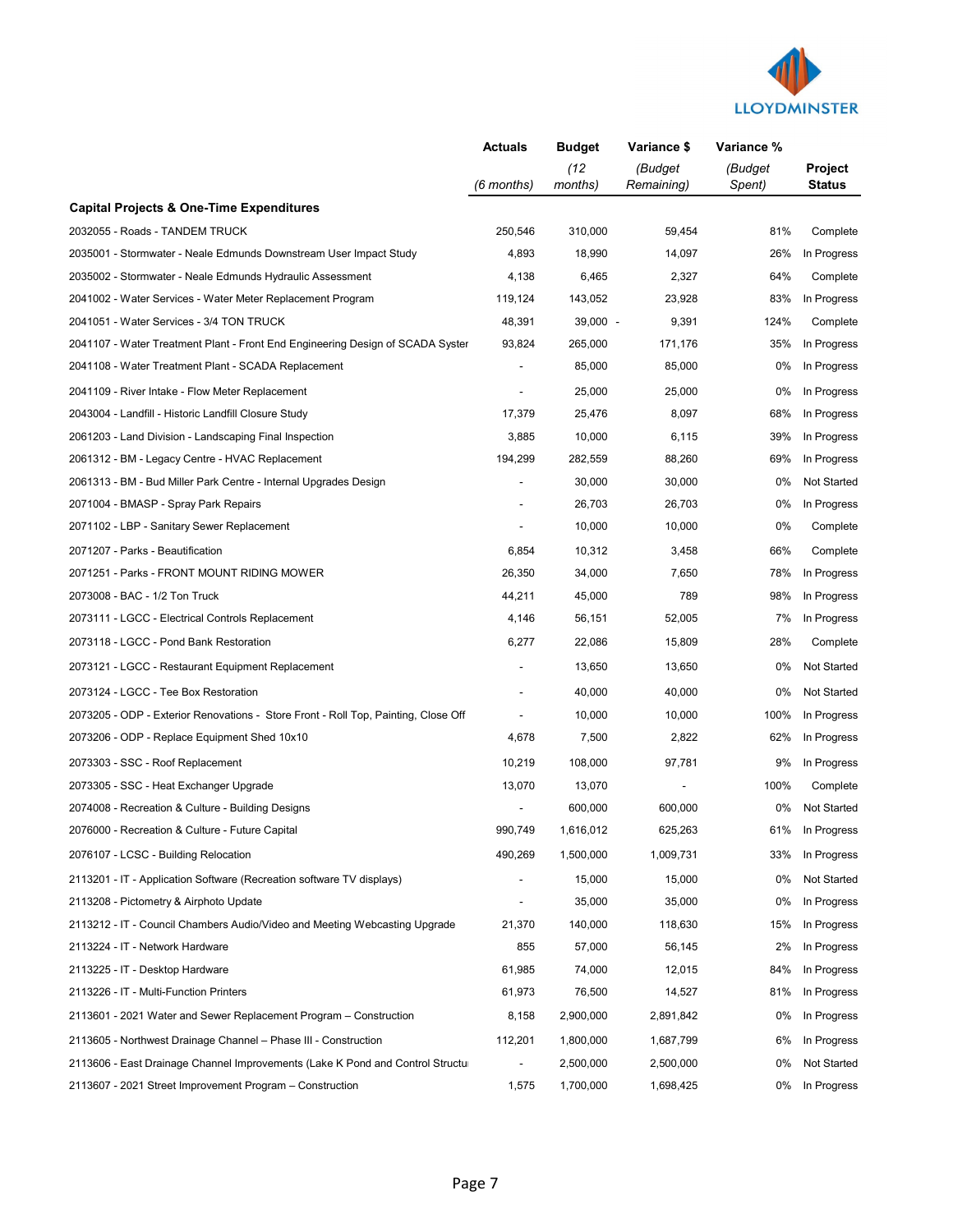

|                                                                                    | <b>Actuals</b>           | <b>Budget</b> | Variance \$           | Variance %        |                          |
|------------------------------------------------------------------------------------|--------------------------|---------------|-----------------------|-------------------|--------------------------|
|                                                                                    | (6 months)               | (12 months)   | (Budget<br>Remaining) | (Budget<br>Spent) | Project<br><b>Status</b> |
| <b>Capital Projects &amp; One-Time Expenditures</b>                                |                          |               |                       |                   |                          |
| 2113610 - 2021 Street Improvement Program - Design Services                        | 28,633                   | 50,000        | 21,367                | 57%               | Complete                 |
| 2113626 - 67 Street Water Line Extension - Design and Construction                 | 32,496                   | 1,500,000     | 1,467,504             | 2%                | In Progress              |
| 2113627 - Water Treatment Plant Fibre Optic Line Connection - Design and Constru   | $\blacksquare$           | 215,000       | 215,000               | 0%                | Not Started              |
| 2113628 - Dangerous Goods and Truck Route Signage Procurement and Implemen         |                          | 150,000       | 150,000               | 0%                | In Progress              |
| 2122001 - Unit 21-34 - Emergency Equipment Addition                                | 16,489                   | 17,000        | 511                   | 97%               | In Progress              |
| 2122002 - Bylaw Services - Pedestrian Safety Awareness                             | 24,509                   | 44,100        | 19,591                | 56%               | In Progress              |
| 2122003 - Bylaw Services - Electronic Ticketing                                    |                          | 20,000        | 20,000                | 0%                | Not Started              |
| 2122050 - Bylaw - Unit 21-34 - SUV                                                 | 52,725                   | 55,000        | 2,275                 | 96%               | In Progress              |
| 2122051 - Bylaw - Unit 22-51 - 1/2 Ton Truck                                       |                          | 46,000        | 46,000                | 0%                | In Progress              |
| 2123004 - Fire - SCBA Replacement Program                                          | 296,854                  | 315,000       | 18,146                | 94%               | In Progress              |
| 2123010 - Fire - Fire Hall 2 - Exhaust Filtration System                           | 7,071                    | 10,000        | 2,929                 | 71%               | In Progress              |
| 2132051 - Roads - Unit 17-60 - Grader                                              | $\overline{\phantom{0}}$ | 580,000       | 580,000               | 0%                | In Progress              |
| 2132052 - Roads - Unit 22-60 - 1/2 Ton Truck                                       |                          | 46,000        | 46,000                | 0%                | In Progress              |
| 2134001 - Airport - Replace Boiler System                                          | 28,319                   | 50,000        | 21,681                | 57%               | In Progress              |
| 2134003 - Airport - Airport Signage                                                |                          | 50,000        | 50,000                | 0%                | In Progress              |
| 2134004 - Airport - Snow Plow Truck Replacement                                    |                          | 253,000       | 253,000               | 0%                | Not Started              |
| 2134005 - Airport - Grader                                                         |                          | 329,000       | 329,000               | 0%                | <b>Not Started</b>       |
| 2134006 - Airport - De-icing Equipment                                             |                          | 180,000       | 180,000               | 0%                | In Progress              |
| 2134007 - Airport - Terminal building maintenance                                  | 20,406                   | 50,000        | 29,594                | 41%               | In Progress              |
| 2135004 - Neale Edmunds Complex Easement Plan                                      |                          | 50,000        | 50,000                | 0%                | Not Started              |
| 2135005 - East Drainage Channel Improvements (40 Avenue to Lake K Drainage C       |                          | 1,500,000     | 1,500,000             | 0%                | Not Started              |
| 2135006 - Stormwater - Overland Drainage Repair                                    |                          | 51,300        | 51,300                | 0%                | In Progress              |
| 2135007 - Stormwater - Culvert Installation RR3273 & Sec 4-50-27-W3                | 73,532                   | 73,532        |                       | 100%              | In Progress              |
| 2141002 - Water Distribution - Electric Valve Exerciser                            | 13,214                   | 15,200        | 1,987                 | 87%               | Complete                 |
| 2141004 - Pressure Monitoring Device                                               |                          | 34,400        | 34,400                | 0%                | Not Started              |
| 2141050 - Water Services - Unit 22-64 - 1/2 Ton Truck                              |                          | 46,000        | 46,000                | 0%                | In Progress              |
| 2141053 - Water Services - Unit 23-47 - 3/4 Ton Truck                              |                          | 50,000        | 50,000                | 0%                | In Progress              |
| 2141101 - Water Treatment Plant - SCADA Replacement                                |                          | 400,000       | 400,000               | 0%                | In Progress              |
| 2141105 - Water Treatment Plant - Rectifier                                        |                          | 20,000        | 20,000                | 0%                | In Progress              |
| 2141108 - River Intake - High Lift Pump #102 Overhaul                              |                          | 100,000       | 100,000               | 0%                | Not Started              |
| 2141113 - Water Treatment Plant - Building Assessment                              |                          | 35,000        | 35,000                | 0%                | In Progress              |
| 2141116 - Water Treatment Plant - Ultraviolet Light Disinfection System (UV System |                          | 200,000       | 200,000               | 0%                | Not Started              |
| 2141151 - Water Treatment Plant - Unit 22-72 - 1/2 Ton Truck                       |                          | 46,000        | 46,000                | 0%                | In Progress              |
| 2142003 - Manhole Installation Program                                             |                          | 60,000        | 60,000                | 0%                | In Progress              |
| 2143001 - Landfill - Historic Landfill Closure Remediation                         |                          | 835,822       | 835,822               | 0%                | Not Started              |
| 2143004 - Landfill - Integrated Solid Waste Management Plan                        |                          | 100,000       | 100,000               | 0%                | <b>Not Started</b>       |
| 2143005 - Landfill - Transfer Station and Weigh Scale (WMF-4)                      |                          | 50,000        | 50,000                | 0%                | In Progress              |
| 2143007 - Landfill - Maintenance Building                                          | 533                      | 100,000       | 99,467                | 1%                | In Progress              |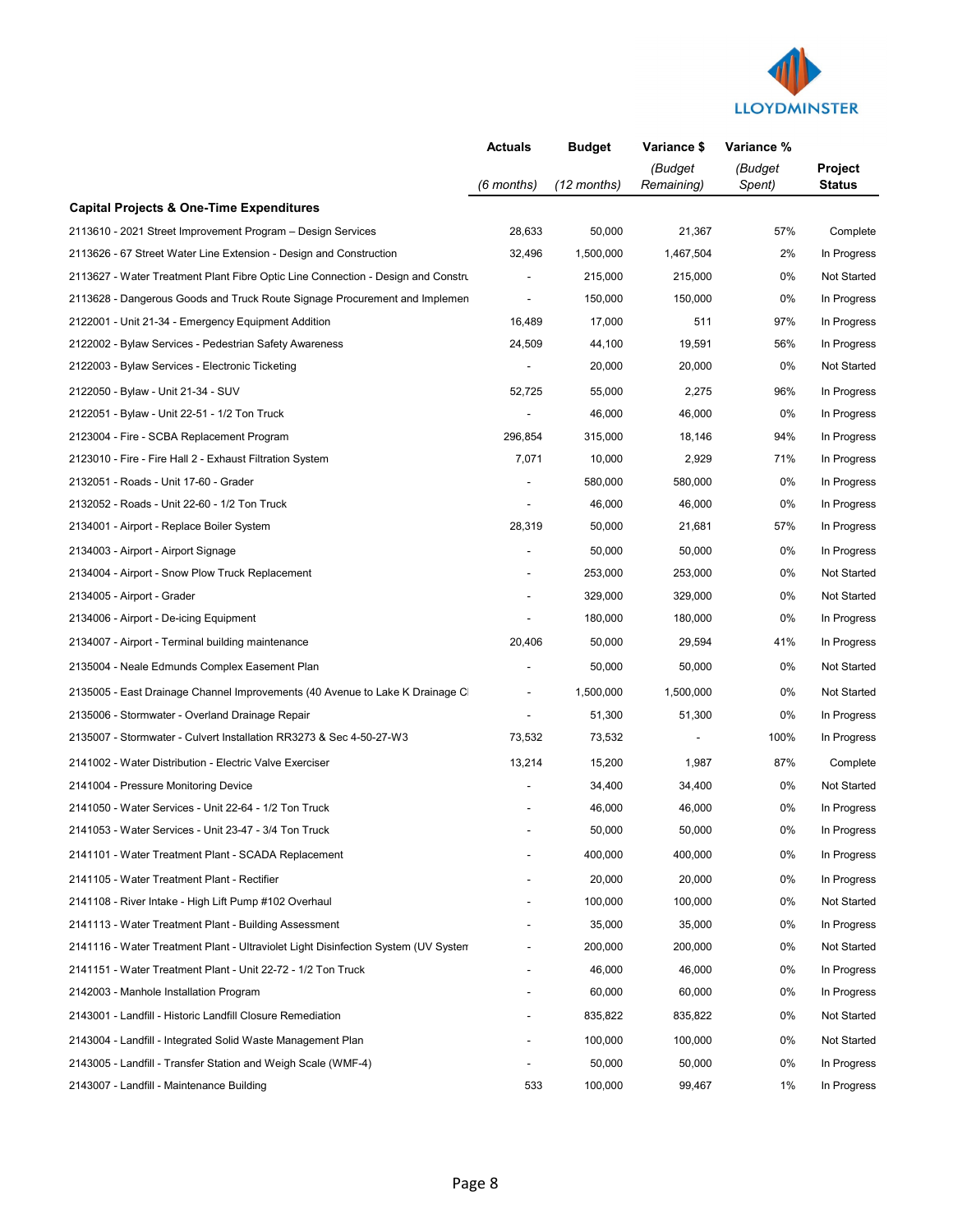

|                                                                                 | <b>Actuals</b>           | <b>Budget</b>   | Variance \$           | Variance %        |                                 |
|---------------------------------------------------------------------------------|--------------------------|-----------------|-----------------------|-------------------|---------------------------------|
|                                                                                 | (6 months)               | (12)<br>months) | (Budget<br>Remaining) | (Budget<br>Spent) | <b>Project</b><br><b>Status</b> |
| <b>Capital Projects &amp; One-Time Expenditures</b>                             |                          |                 |                       |                   |                                 |
| 2154001 - Cemetery Development                                                  | 5,900                    | 100,000         | 94,100                | 6%                | In Progress                     |
| 2161008 - Municipal Development Plan Update                                     |                          | 150,000         | 150,000               | 0%                | Not Started                     |
| 2161202 - Land Division - Land Acquisition                                      | 1,365,000                | 1,500,000       | 135,000               | 91%               | In Progress                     |
| 2161309 - BM - Building Maintenance - Furniture Replacement                     | 23,282                   | 30,000          | 6,718                 | 78%               | In Progress                     |
| 2161310 - BM - Safety - Furniture Replacement                                   | 12,918                   | 15,000          | 2,082                 | 86%               | In Progress                     |
| 2161315 - BM - City Hall - Parking Lot Repair                                   | 1,031                    | 50,000          | 48,969                | 2%                | In Progress                     |
| 2161316 - BM - Atrium - Parking Lot Repair                                      | 188                      | 33,000          | 32,813                | 1%                | In Progress                     |
| 2171004 - BMASP - Asphalt Trail Upgrades                                        |                          | 80,000          | 80,000                | 0%                | In Progress                     |
| 2171005 - BMASP - Refurbish Lawn Bowling Green                                  |                          | 200,000         | 200,000               | 0%                | In Progress                     |
| 2171007 - BMASP - Picnic Shelter Concrete Pad and Fireplace rehabilitation      | 31,366                   | 40,000          | 8,634                 | 78%               | In Progress                     |
| 2171050 - BMASP - Unit 18-42 - Utility Side-by-Side                             | 22,750                   | 25,000          | 2,250                 | 91%               | In Progress                     |
| 2171101 - LBP - Ball Diamond Reburbish                                          | 2,982                    | 20,000          | 17,018                | 15%               | In Progress                     |
| 2171201 - Parks - Playground Installation                                       |                          | 100,000         | 100,000               | 0%                | Not Started                     |
| 2171203 - Parks - Beautification Projects                                       |                          | 20,000          | 20,000                | 0%                | Not Started                     |
| 2171211 - Parks - Martin Browne Area Improvements                               |                          | 80,000          | 80,000                | 0%                | Not Started                     |
| 2171259 - Parks - Unit 11-26 - Front Mount Mower                                | 26,350                   | 34,000          | 7,650                 | 78%               | In Progress                     |
| 2171261 - Parks - Unit 11-14 - Wing Mower                                       | 143,016                  | 126,000 -       | 17,016                | 114%              | In Progress                     |
| 2173001 - BAC- Whirlpool Skimmer Replacement & Concrete Repairs                 |                          | 100,000         | 100,000               | 0%                | In Progress                     |
| 2173004 - BAC - Blinds                                                          | $\overline{a}$           | 10,000          | 10,000                | 0%                | In Progress                     |
| 2173005 - BAC- Interior Painting                                                | -                        | 50,000          | 50,000                | 0%                | Not Started                     |
| 2173006 - BAC - Exterior Renovations                                            | 8,894                    | 50,000          | 41,106                | 18%               | In Progress                     |
| 2173102 - LGCC - Backflow prevention system                                     | 4,416                    | 10,000          | 5,584                 | 44%               | In Progress                     |
| 2173106 - LGCC - Irrigation System Upgrade                                      | 317,678                  | 597,300         | 279,622               | 53%               | In Progress                     |
| 2173111 - LGCC - Resurface Outdoor Stairs                                       | $\overline{\phantom{a}}$ | 30.000          | 30,000                | 0%                | Not Started                     |
| 2173116 - LGCC - Roofing upgrades to Maintenance shop                           |                          | 20,000          | 20,000                | 0%                | In Progress                     |
| 2173122 - LGCC - Sanitary Lift Station                                          | 6,273                    | 65,414          | 59,141                | 10%               | In Progress                     |
| 2173311 - SSC - Internal Mechanical Duct Cleaning                               |                          | 90.000          | 90,000                | 0%                | In Progress                     |
| 2173312 - SSC - Floor Scrubber                                                  | 28,710                   | 40,000          | 11,290                | 72%               | In Progress                     |
| 2173314 - SSC - Ashphalt Parking Lot Rehabilitation                             | 1,303                    | 156,000         | 154,697               | 1%                | In Progress                     |
| 2173315 - SSC Electrical Panels Relocation to Admin Office (from Alta/Sask)     |                          | 46,000          | 46,000                | 0%                | In Progress                     |
| 2173316 - SCC - Admin Office Heating Upgrades                                   |                          | 32,000          | 32,000                | 0%                | In Progress                     |
| 2173401 - AM- Exterior Door Replacement                                         |                          | 12,000          | 12,000                | 0%                | Not Started                     |
| 2173402 - AM - Facility Assessment                                              |                          | 10,000          | 10,000                | 0%                | Not Started                     |
| 2173601 - RR - Facility Assessment                                              |                          | 10,000          | 10,000                | 0%                | Not Started                     |
| 2174002 - Plant Operators - Updating Plant Drawings                             |                          | 50,000          | 50,000                | 0%                | In Progress                     |
| 2174010 - Plant Operators - Compressor Rebuilds                                 |                          | 35,000          | 35,000                | 0%                | In Progress                     |
| 2174012 - Plant Operators - SSC Condenser Fan Replacement                       | 10,127                   | 15,000          | 4,873                 | 68%               | In Progress                     |
| 2174013 - Plant Operators - SSC Plant Vibration Analysis/Monitoring and Repairs | $\overline{\phantom{a}}$ | 25,000          | 25,000                | 0%                | In Progress                     |